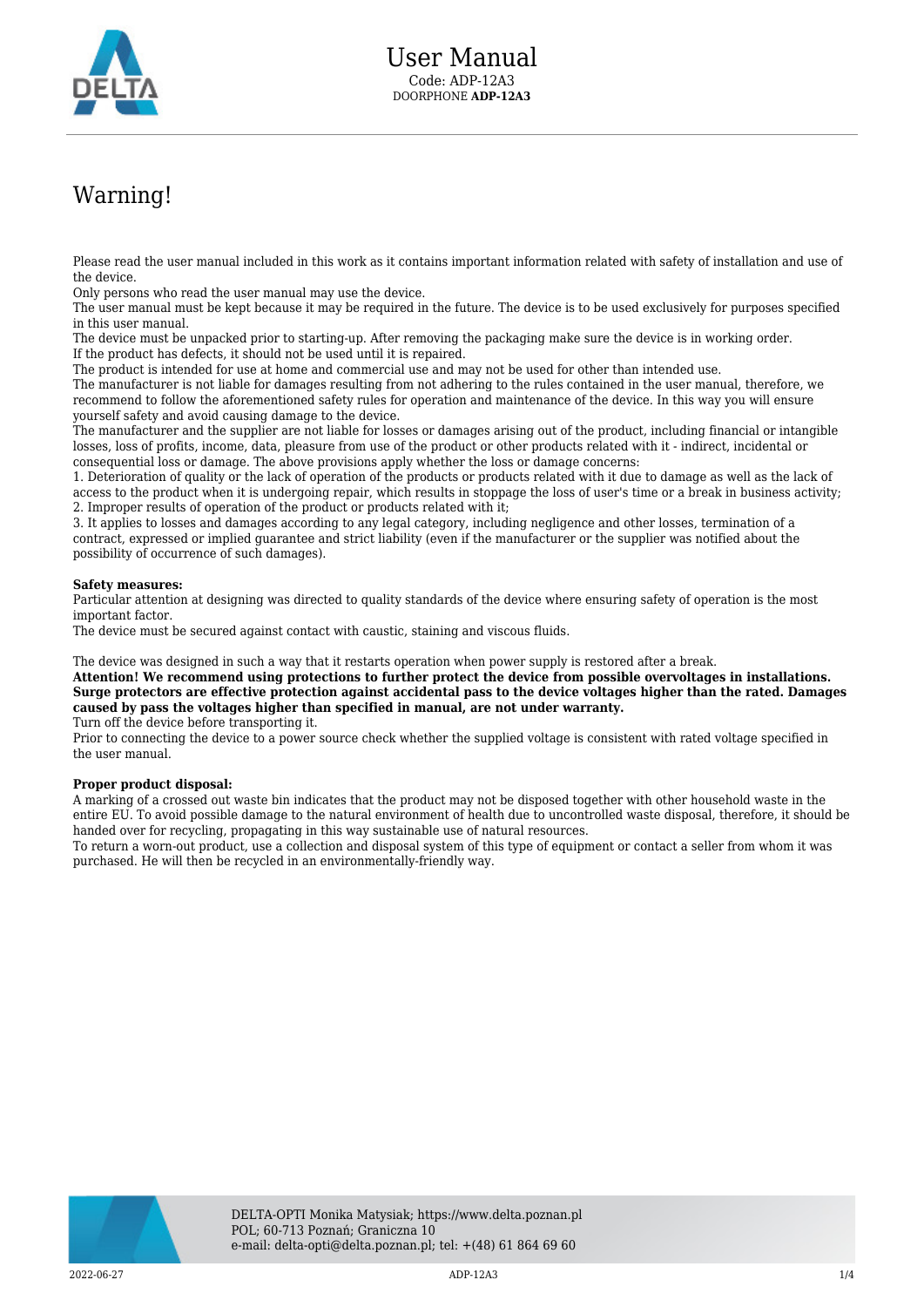

## User Manual Code: ADP-12A3 DOORPHONE **ADP-12A3**



| <b>DOOR STATION:</b>         |                                                                                                               |
|------------------------------|---------------------------------------------------------------------------------------------------------------|
| Number of buttons (tenants): | $\mathbf{1}$                                                                                                  |
| proximity reader built-in:   |                                                                                                               |
| Color:                       | Gray                                                                                                          |
| Mount:                       | Surface / Flush                                                                                               |
| Main features:               | Small dimensions                                                                                              |
| Weight:                      | $0.195$ kg                                                                                                    |
| Dimensions:                  | 65 x 146 x 52 mm                                                                                              |
| <b>UNIPHONE:</b>             |                                                                                                               |
| Communication:               | via cable (duplex)                                                                                            |
| Length of the cable:         | $\cdot$ 0  50 m @ 0.5 mm <sup>2</sup> (not included)<br>• 50  100 m $@$ 0.75 mm <sup>2</sup> (not included)   |
| Main features:               | • Hands free uniphone<br>• Second door/gate opening button<br>• Door station discrete audio monitoring button |
| Power supply:                | 12 V DC                                                                                                       |
| Power consumption:           | $< 0.2 W$ Standby<br>< 2 W Operation                                                                          |
| Weight:                      | $0.15$ kg                                                                                                     |
| Dimensions:                  | 90 x 137 x 24 mm                                                                                              |
| Manufacturer / Brand:        | <b>EURA</b>                                                                                                   |
| Guarantee:                   | 2 years                                                                                                       |



DELTA-OPTI Monika Matysiak; https://www.delta.poznan.pl POL; 60-713 Poznań; Graniczna 10 e-mail: delta-opti@delta.poznan.pl; tel: +(48) 61 864 69 60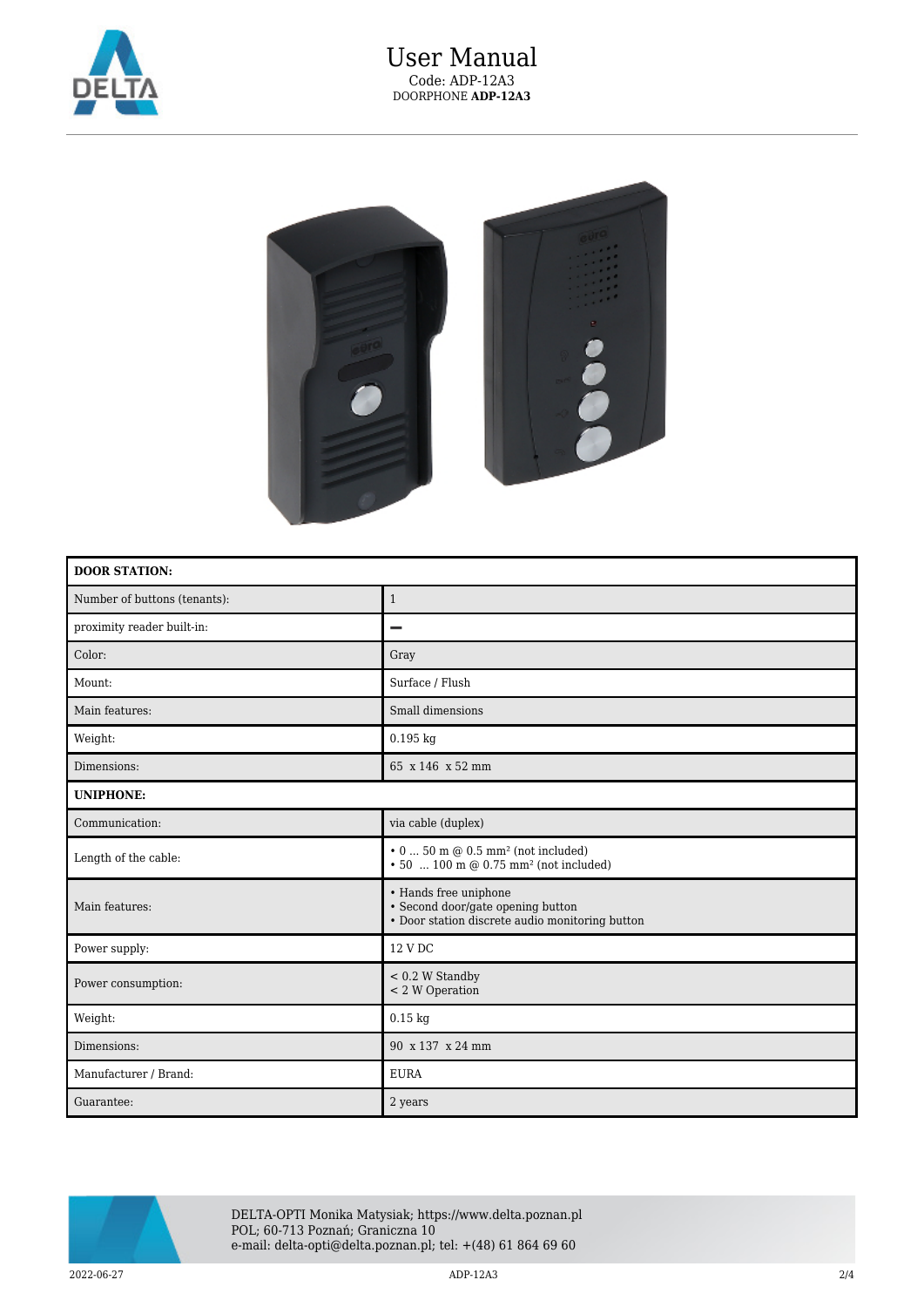

Front panel:



Side view: